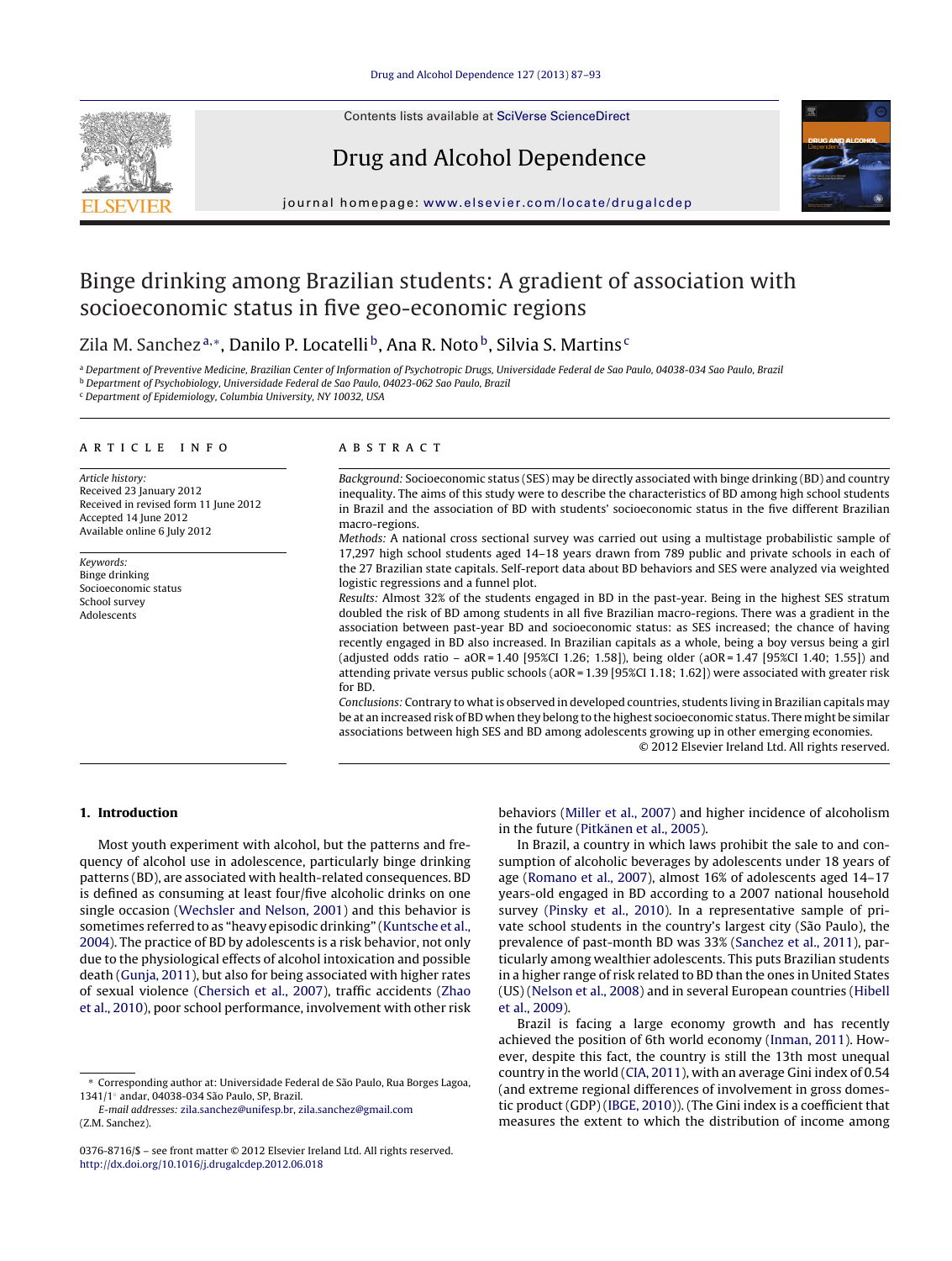<span id="page-1-0"></span>individuals within a population deviates from a perfectly equal distribution. A Gini index of 0 represents perfect equality while an index of 1 implies perfect inequality.) The country is divided into five geo-economic macro-regions which have very different GDPs per capita, defining five smaller Brazils. The GDPs in each region vary from US\$ 4679 (in the Northeast, the poorest region) to US\$ 13,238 (in the Midwest, the richest region), considering a parity of 1.6 Brazilian Reais to 1 US dollar (parity Reais  $\times$  dollar at the year of the survey) and data from the IBGE (Instituto Brasileiro de Geografia e Estatística – Brazilian Institute of Geography and Statistics; [IBGE,](#page-6-0) [2010\).](#page-6-0) According to several researchers, income inequality is as much a risk factor for alcohol harm as poverty is ([Dietze](#page-5-0) et [al.,](#page-5-0) [2009;](#page-5-0) [Elgar](#page-5-0) et [al.,](#page-5-0) [2005\).](#page-5-0) The extreme social inequality and the high position among other world economies puts Brazil in a unique position for the investigation of social factors related to alcohol and drug use.

While most European and North American studies emphasize alcohol consumption as more prevalent among adolescents of lower socioeconomic status (SES; [Baumann](#page-5-0) et [al.,](#page-5-0) [2007;](#page-5-0) [Guilamo-](#page-5-0)Ramos et [al.,](#page-5-0) [2005;](#page-5-0) [Helasoja](#page-5-0) et [al.,](#page-5-0) [2007\);](#page-5-0) according to recent Brazilian epidemiological studies, high SES is associated with alcohol consumption among Brazilian adolescents ([Galduroz](#page-6-0) [and](#page-6-0) [Caetano,](#page-6-0) [2004;](#page-6-0) [Sanchez](#page-6-0) et [al.,](#page-6-0) [2011;](#page-6-0) [Soldera](#page-6-0) et al., [2004\).](#page-6-0) A review of the Brazilian literature on the topic pointed to a lack of information about binge drinking patterns in Brazil, in particular the patterns of underage binge drinking ([Silveira](#page-6-0) et [al.,](#page-6-0) [2008\).](#page-6-0) Similarly, there is a lack of information of adolescent binge drinking patterns in other emerging economies. In a systematic review of worldwide studies that investigated the relationship between socioeconomic status and health behaviors in adolescence [\(Hanson](#page-6-0) [and](#page-6-0) [Chen,](#page-6-0) [2007\),](#page-6-0) the authors suggest that the existence of an association between socioeconomic status and alcohol use is not evident in the analyzed articles, but would require further analysis in different countries to improve the evidence.

The peculiarities of the economic and social conditions of Brazil raise the hypothesis that perhaps the association between SES and BD may be different from that found in richer countries. The principle ofthe social and emotional impact of being rich in a rich country may be different than that of being rich in an emerging economy and highly unequal society, and this relationship can vary according to regional patterns of income and inequality ([Elgar](#page-5-0) et [al.,](#page-5-0) [2005\).](#page-5-0)

Given the need for more studies to build consensus of scientific knowledge or deepening of scientific evidence about the influence of SES on alcohol consumption in emerging economies, this study aims to: (1) describe the characteristics of binge drinking among high school students in Brazil; (2) evaluate the association of the most dangerous pattern of Brazilian adolescent alcohol use – binge drinking – with adolescents' socioeconomic status, in different regions of Brazil.

#### **2. Methods**

#### 2.1. Study design and sample selection

Data comes from a cross sectional survey of school-attending youths in all the 27 Brazilian state capitals, with classroom survey data collected in 2010 from a sample of the cities' private and public schools. The study's target population was designed as a representative sample of high school students (10th to 12th grade) in these schools, with a two steps random selection process. A total of 789 schools participated in this study, with a school response rate of 86%. The sample size considered a maximum relative error of 10% and a 95% confidence interval for a prevalence of 50%. The student response rate was 79.2% (20.5% were absence in the day of the survey and 0.3% refused to participate). Ninety-eight questionnaires were excluded from the analysis for having a positive answer for a fictitious drug. The present study was limited to high school students aged between 14 and 18 years-old  $(N = 17.297)$ .

Some participants had missing or invalid responses to key study variables. For this reason, the effective sample size for the present investigation and the proportion of designated participants with useable data for logistic regressions is 14,714 and 85.1%, respectively.

#### 2.2. Assessment plan

Anonymous standardized paper and pencil questionnaire data were gathered by a trained team of interviewers who worked in the classroom without the presence of a teacher. A questionnaire, with closed form questions adapted from standardized World Health Organization (WHO) items [\(Smart](#page-6-0) et [al.,](#page-6-0) [1980\)](#page-6-0) and the European School Survey Project on Alcohol and Other Drugs (ESPAD) questionnaire ([Hibell](#page-6-0) et [al.,](#page-6-0) [2009\)](#page-6-0) was used. In average, it took one 40 min to the students to complete the questionnaire.

The protocol was reviewed and approved by the Universidade Federal de São Paulo (UNIFESP) Research Ethics Committee (Protocol #0348/08), with provisions for participants to participate anonymously, to decline to participate, to leave questions unanswered, and that they could interrupt their participation at any time.

#### 2.3. Measures

2.3.1. Key response variable. The key response variable in this study described binge drinking (BD) in the past year, defined as at least one episode of consumption of five or more servings of alcoholic beverages on the same occasion, as used in the ESPAD survey [\(Hibell](#page-6-0) et [al.,](#page-6-0) [2009\).](#page-6-0) A serving was defined as a 5-oz glass of wine, a 12-oz can of beer or a 1.5-oz shot of liquor and the equivalence examples were drawn on the questionnaire to facilitate students understand.

2.3.2. Covariates under study. The suspected covariate of central interest is social rank as indexed in relation to a highly standardized survey assessment of socioeconomic status (SES) known as the ABEP index (Associação Brasileira de Empresas de Pesquisa – Brazilian Association of Research Agencies). The ABEP index ([ABEP,](#page-5-0) 2008) is based upon the educational level of the head of the household, possession of various types of household goods (e.g., television sets), and number of housekeepers. This scale was used to sort participants into standardized subgroups labeled from A to E (A1, A2, B1, B2, C1, C2, D, E; where A1 was the highest economic strata).

Due to the inequality of distribution of Brazilian income, we defined 5 ranks of SES: high SES (A1 +A2), medium-high SES (B1 + B2), medium-low SES (C1), and low SES ( $C2 + D + E$ ). It was important to include the C2 stratum among the low SES group to have enough cases to run the regressions in all regions, otherwise it would be impossible to analyze data from Brazil's South region.

Differences according to Brazilian regions were analyzed considering the 5 geoeconomic regions defined by the Brazilian federal government: South (3 states capitals), Southeast (4 states capitals), Midwest (3 states capitals and the Brazilian Capital, Brasilia) Northeast (9 states capitals) and North (7 states capitals) and that are widely used on the population census.

2.3.3. Descriptive measures. Besides past year binge drinking (BD) as the main outcome variable, we also describe prevalence of lifetime and past month binge drinking. Three questions about the patterns of the last binge drinking episode were also analyzed. The students were asked about where they were during the last episode and with whom they were and what type of alcoholic beverage they drunk on that occasion. The possible responses are presented in [Table](#page-2-0) 1.

#### 2.4. Statistical analysis

Analyses were conducted on data weighted to correct for unequal probabilities of selection into the sample. The complex survey design took into account the city and type of school, the school as primary sampling unit, the expansion weight and the final probability of drawing the student who answered the questionnaire. The outcome variable of interest was engagement in binge drinking in the past year. The independent variables included SES, type of school, age and sex. They were used to describe the characteristics of students reporting recent (past year) binge drinking and not reporting binge drinking. To estimate the association between SES and recent BD (outcome variable) we conducted three type of weighted logistic regression stratified by the five Brazilian macro-regions: (1) high SES  $\times$  all other together (see [Table](#page-3-0) 3); (2) high SES  $\times$  each other in separate (high SES as the reference group versus: medium-high; medium-low; and low as described in Section 2.3.2), as pre-sented in [Tables](#page-3-0) 3 and 4, low SES  $\times$  each other in separate (low SES as the reference group versus: high; medium-high; and medium-low), as presented in [Table](#page-4-0) 4. For all analyses the dependent variable was binge drinking (yes or no, were no was the reference) in the past year (12 month prior to the survey) and the main independent variable was SES rank controlled by age, sex and type of school. The first analysis (using SES as a binary variable – high SES  $\times$  all other together) derived a funnel plot that shows adjusted odds ratio in the 5 Brazilian regions.

Analyses were performed using Stata Version 11, with svyset procedures to address variance estimation under the complex sample design in these regressions. Results are presented via weighted proportions (wt%), crude Odds ratios (cORs), adjusted Odds Ratios (aORs) and 95% confidence interval (95%CI).

### **3. Results**

BD was a very common behavior among high school students in Brazilian state capitals. [Table](#page-2-0) 1 provides a description of this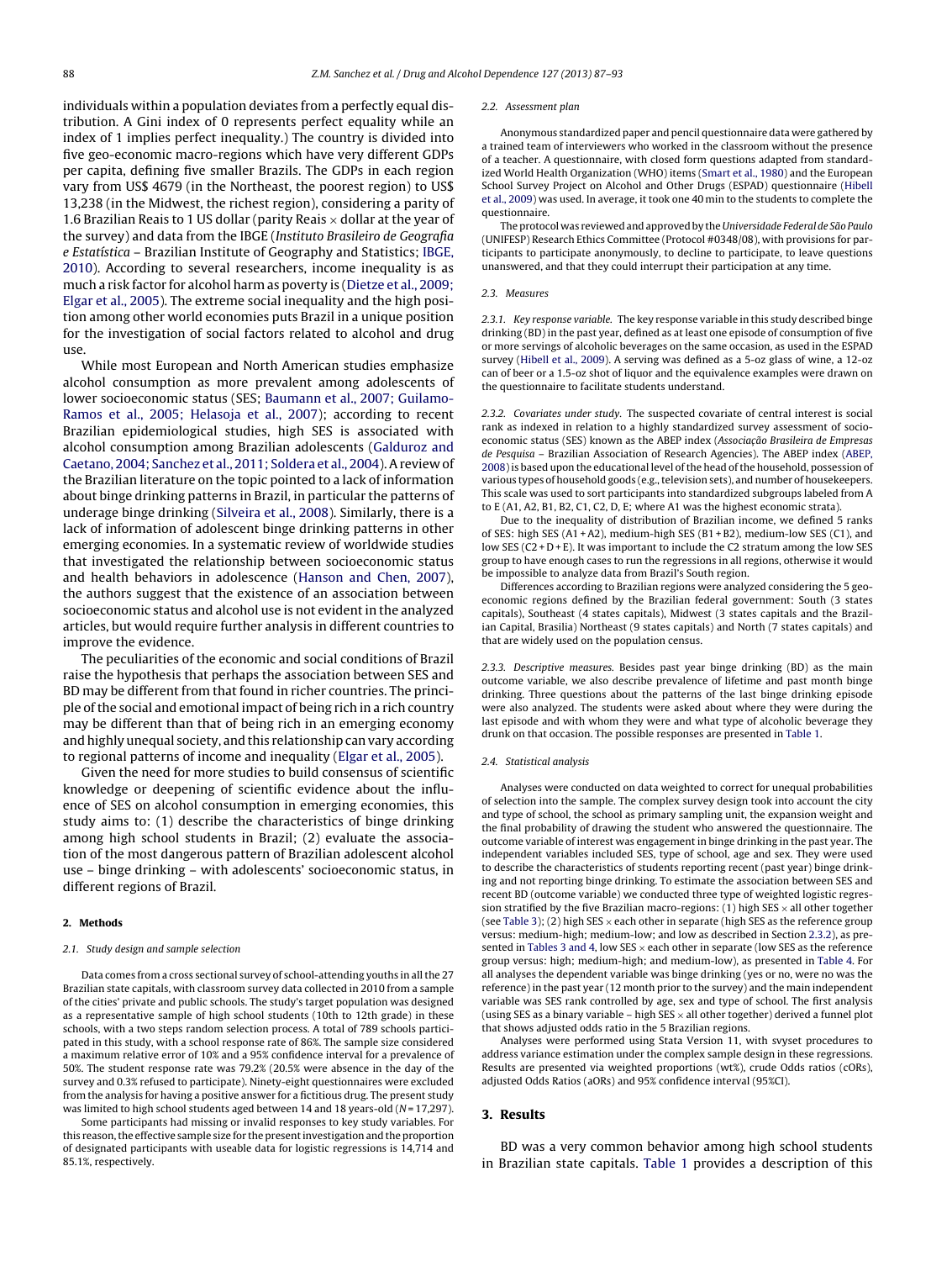#### <span id="page-2-0"></span>**Table 1**

Description of patterns of binge drinking among public and private high school students in the 27 Brazilian State Capitals ( $N = 14,714$ ).

|                                                                                | N    | wt%  | 95%CI |      |  |  |  |  |
|--------------------------------------------------------------------------------|------|------|-------|------|--|--|--|--|
|                                                                                |      |      | Min   | Max  |  |  |  |  |
| Lifetime binge drinking                                                        | 5129 | 34.9 | 33.1  | 36.7 |  |  |  |  |
| Binge drinking in the past year                                                | 4579 | 31.6 | 29.8  | 33.4 |  |  |  |  |
| Binge drinking in the past month                                               | 2913 | 20.9 | 19.4  | 22.4 |  |  |  |  |
| Once                                                                           | 961  | 6.3  | 5.6   | 7.1  |  |  |  |  |
| Twice                                                                          | 785  | 5.5  | 4.9   | 6.2  |  |  |  |  |
| 3-5 episodes                                                                   | 734  | 5.0  | 4.5   | 5.7  |  |  |  |  |
| 6-9 episodes                                                                   | 219  | 1.7  | 1.4   | 2.1  |  |  |  |  |
| $10+$ episodes                                                                 | 214  | 1.8  | 1.5   | 2.2  |  |  |  |  |
| Characterization of the last binge episode <sup>a</sup><br>Where did it occur? |      |      |       |      |  |  |  |  |
| Bar, nighthouse, pub                                                           | 2936 | 25.0 | 23.2  | 26.9 |  |  |  |  |
| Friends' house                                                                 | 2591 | 21.5 | 20.0  | 23.0 |  |  |  |  |
| Relatives' house                                                               | 864  | 9.4  | 8.4   | 10.4 |  |  |  |  |
| Own house                                                                      | 742  | 8.0  | 7.0   | 8.9  |  |  |  |  |
| Another place <sup>b</sup>                                                     | 753  | 8.2  | 7.1   | 9.4  |  |  |  |  |
| With whom?                                                                     |      |      |       |      |  |  |  |  |
| Alone                                                                          | 189  | 2.3  | 1.8   | 2.8  |  |  |  |  |
| Friends                                                                        | 4553 | 33.4 | 31.4  | 35.4 |  |  |  |  |
| Parents or uncles                                                              | 1049 | 11.0 | 10.0  | 12.1 |  |  |  |  |
| Brothers or cousins                                                            | 1790 | 16.9 | 15.5  | 18.3 |  |  |  |  |
| Other <sup>c</sup>                                                             | 248  | 2.7  | 2.2   | 3.2  |  |  |  |  |
| What type of alcoholic beverage did you drink? <sup>d</sup>                    |      |      |       |      |  |  |  |  |
| Beer                                                                           | 3545 | 28.5 | 26.7  | 30.2 |  |  |  |  |
| Vodca                                                                          | 2630 | 21.8 | 20.1  | 23.7 |  |  |  |  |
| Alcopope                                                                       | 2902 | 24.9 | 23.2  | 26.7 |  |  |  |  |
| Wine                                                                           | 1744 | 19.5 | 17.9  | 21.3 |  |  |  |  |
| Cocktail                                                                       | 2024 | 19.9 | 18.1  | 21.8 |  |  |  |  |
| Whisky                                                                         | 1295 | 12.2 | 11.1  | 13.5 |  |  |  |  |

Missing data for the binge measures (lifetime, year and month) varied from 1% to 3%.

<sup>a</sup> Respondents could give more than one answer.<br><sup>b</sup> Mainly parties birthday parties parties in base

Mainly parties, birthday parties, parties in beaches.

 $\frac{c}{d}$  Manily boyfriend/girlfriend, husband or wife.

Liquors with less than 10% of prevalence were not included on the table.

<sup>e</sup> Pre-mixed flavored spirits.

behavior among the study sample. Almost 35% of the students engaged in BD at least one in their lifetime. This behavior was also common in the 30 days prior to the study (20.9%) and the frequency varied from one to five times (from 6.3% to 5.0%) in the past month. In general, the last episode of BD occurred in pubs and nightclubs (25.0%) or at friends' houses (25.0%), with friends and by drinking beer, alcopop (spirits mixed with soda or industrialized juice) and vodka.

[Table](#page-3-0) 2 describes the study sample in relation to past-year BD and the covariates under study. Most of the respondents were girls (56.3% [95%CI 55.1–57.6%]), with an average age of 15.9 years (SD = 0.3), attending public schools (75.6% [95%CI 71.9–78.9%]) and living in the Southeast region of Brazil (42.7% [95%CI 38.5–46.9%]). According to the ABEP index, the majority of the students belonged to families with medium socioeconomic status (38.8% [95%CI 36.7–40.9%] on the C stratum and 43.9% [95%CI 41.8–45.8%] on the B stratum). Only 50 cases were found on the lowest stratum  $(E = 0.4\%$  [95%CI 0.3-0.5%]). Being an older boy attending private school and belonging to the high socioeconomic SES were associated with past-year BD on the crude analysis.

In Brazil as a whole, being part of the most favored SES group increased by  $84\%$  (aOR = 1.84; 95%CI 1:52–2:24) the odds of a student having engaged in BD in the past year as compared to the pool of students of all other SES combined. Fig. 1 presents regional differences on the odds ratio estimates with covariate adjustment for sex, age and type of school. This association was significant across all regions, but was strongest in the poorest regions of the country (North: aOR = 2.29 [95%CI: 1.57–3.36] and the Northeast: aOR = 2.04 [95%CI: 1.64–2.54]). [Table](#page-3-0) 3 presents the odds ratios for the control variables. Older age was the only significant covariate in the five



**Fig. 1.** Funnel-plot for the adjusted odds ratio of high SES and recent binge drinking (past-year) in five Brazilian regions.

regions, increasing from 40% to 54% the odds of belonging to the group who engaged in BD.[Table](#page-4-0) 4 compares the different SES categories, using the higher SES as a reference for the first columns and lower SES as a reference in the last columns. In the analysis in which the reference encompasses the students of social classA(the richest class), there is a clear inverse gradient of odds ratio controlled for sex, age and type of school in Brazil as a whole and in the five geoeconomic regions in separate. Despite all the gradients being well defined in all regions, showing that those who belong to the higher SES were at greater risk than those who belong to lower SES classes, the greatest difference between the adjusted odds among different strata is in the Midwest. In this region, the drop from one stratum to another decreased in 20% the odds of BD, while the poorest (low SES) were up to 70% (aOR = 0.34, 95%CI: 0.24–0.49) less likely to have engaged in binge in the past-year than the wealthiest (high SES).

The analysis using the poorest group as the reference group shows that there was not always a risk gradient between a lower class to the next higher classes, although this risk gradient always existed between the extremes SES (low and high). While the gradient is clear from the perspective of the risk level in Brazil as a whole (where the wealthier students were almost three times more likely than poor to have engaged in BD –  $aOR = 2.79$ , 95%CI: 2.18–3.58), when we examine the regions separately, we notice that in the Southeast region there was no difference between the two lower classes (medium-low SES and low SES) and in the North the only significant difference lies in the extremes (wealthiest versus poorest).

### **4. Discussion**

# 4.1. Recap of main findings

Three substantive findings emerge from these analyses:(1) BD is a highly prevalent risk behavior among high school students in the 27 Brazilian state capitals, mainly among older boys, those studying in private versus public schools and those that belong to the highest SES (class A as categorized by ABEP index); (2) considering stratified analyses for each of the five Brazilian macro-regions these result persist. It is worth noting that the poorer the region the stronger the association between SES and wealth (regions as Northeast and North, with smaller PIBs, presented higher odds ratios of binge drinking in the highest socioeconomic classes); (3) there is a very clear and consistent inverse gradient of association between SES and BD in all regions, considering the highest SES as reference;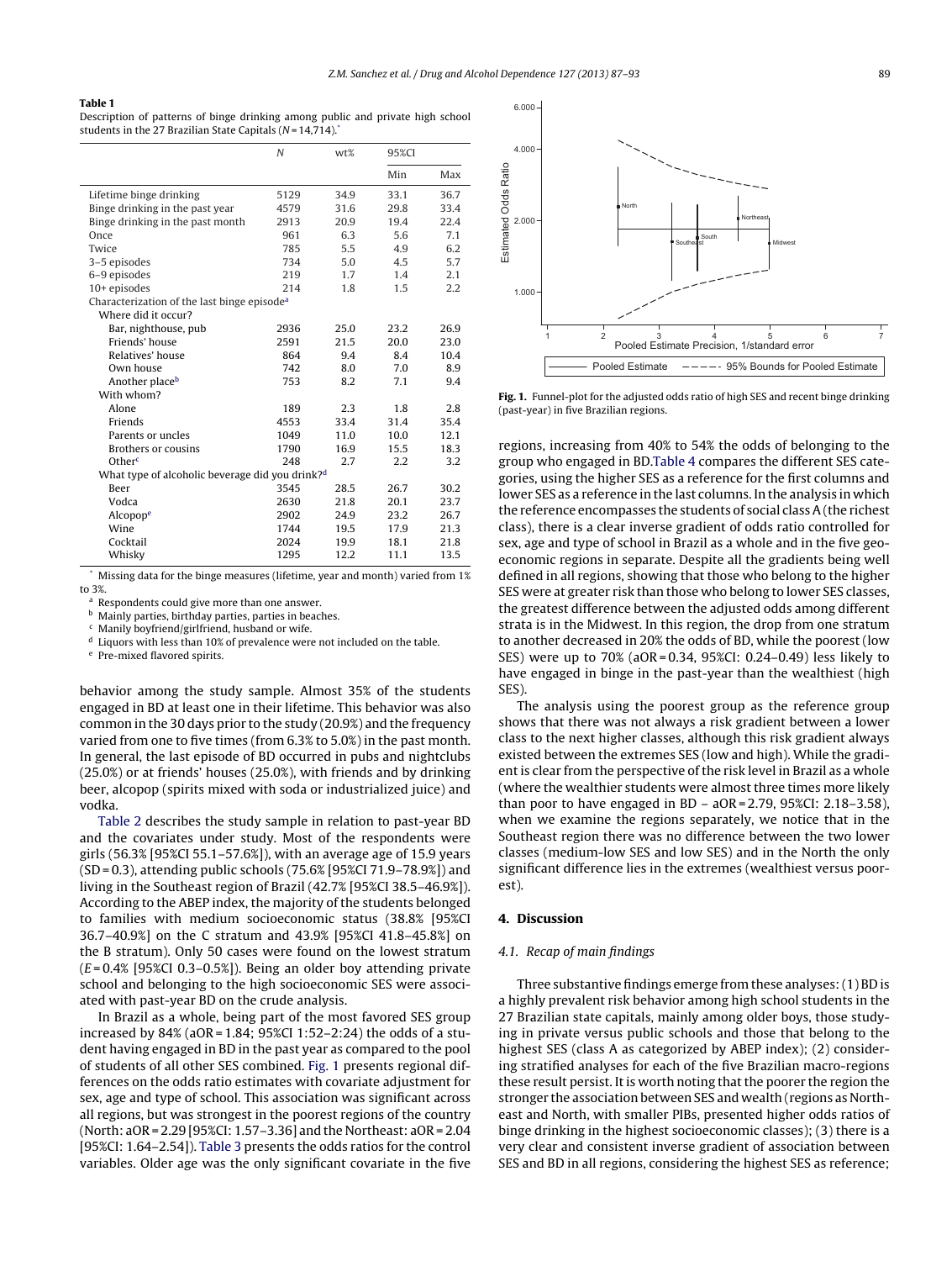<span id="page-3-0"></span>

| $\sim$ |  |
|--------|--|
|        |  |

Descriptive weighted analysis of factors associated with recent binge drinking (past-year) among students in Brazilian high schools (N = 14,518).<sup>\*</sup>

|                         | Recent binge yes |      |       | Recent binge no |      |      | Total |      |      |      | Bivariate |      |          |       |      |
|-------------------------|------------------|------|-------|-----------------|------|------|-------|------|------|------|-----------|------|----------|-------|------|
|                         | N                | wt%  | 95%CI |                 | N    | wt%  | 95%CI |      | N    | wt%  | 95%CI     |      | Crude OR | 95%CI |      |
| Gender<br>Female        | 2218             | 49.4 | 47.1  | 51.5            | 5878 | 59.6 | 58.1  | 61.5 | 8096 | 56.3 | 55.1      | 57.6 | Ref      |       |      |
| Male                    | 2352             | 50.6 | 48.4  | 52.8            | 4041 | 40.4 | 39.9  | 41.9 | 6393 | 43.7 | 42.4      | 44.9 | 1.51     | 1.35  | 1.68 |
| Age group               |                  |      |       |                 |      |      |       |      |      |      |           |      |          |       |      |
| $14 - 15$               | 1203             | 25.5 | 21.7  | 29.7            | 4193 | 41.5 | 38.1  | 44.9 | 5396 | 36.4 | 33.3      | 39.6 | Ref      |       |      |
| $16 - 18$               | 3376             | 74.5 | 70.3  | 78.2            | 5746 | 58.5 | 55.1  | 61.9 | 9122 | 63.6 | 60.4      | 66.7 | 2.06     | 1.71  | 2.49 |
| <b>Type of school</b>   |                  |      |       |                 |      |      |       |      |      |      |           |      |          |       |      |
| Private                 | 2297             | 29.4 | 24.9  | 34.9            | 4180 | 22.1 | 19.1  | 25.3 | 6477 | 24.4 | 21.1      | 28.0 | 1.47     | 1.26  | 1.71 |
| Public                  | 2282             | 70.6 | 65.6  | 75.1            | 5759 | 77.9 | 74.6  | 80.8 | 8041 | 75.6 | 71.9      | 78.9 | Ref      |       |      |
| <b>SES</b> <sup>a</sup> |                  |      |       |                 |      |      |       |      |      |      |           |      |          |       |      |
| A                       | 1231             | 18.4 | 14.7  | 22.8            | 1662 | 10.3 | 8.6   | 12.3 | 2893 | 12.9 | 10.6      | 15.6 | Ref      |       |      |
| B                       | 2010             | 45.1 | 41.9  | 48.3            | 4451 | 43.3 | 41.2  | 45.3 | 6461 | 43.9 | 41.8      | 45.8 | 0.58     | 0.49  | 0.70 |
| C                       | 1202             | 32.3 | 30.1  | 35.9            | 3368 | 41.5 | 39.4  | 43.7 | 4570 | 38.8 | 36.7      | 40.9 | 0.44     | 0.37  | 0.54 |
| D                       | 112              | 2.9  | 2.3   | 3.6             | 425  | 4.6  | 3.9   | 5.3  | 537  | 4.0  | 3.5       | 4.6  | 0.36     | 0.27  | 0.48 |
| E                       | 24               | 0.6  | 0.4   | 1.0             | 33   | 0.3  | 0.2   | 0.4  | 50   | 0.4  | 0.3       | 0.5  | 1.13     | 0.59  | 2.19 |
| <b>Brazilian region</b> |                  |      |       |                 |      |      |       |      |      |      |           |      |          |       |      |
| North region            | 798              | 7.7  | 6.3   | 9.5             | 2329 | 12.4 | 10.3  | 14.7 | 3127 | 10.9 | 9.1       | 12.9 | Ref      |       |      |
| Notheast region         | 1593             | 23.7 | 20.7  | 26.9            | 3805 | 28.7 | 25.4  | 32.2 | 5398 | 27.0 | 24.2      | 30.2 | 1.32     | 1.12  | 1.55 |
| Midwest region          | 790              | 12.0 | 9.7   | 14.6            | 1536 | 11.8 | 10.5  | 13.8 | 2326 | 11.9 | 10.1      | 13.3 | 1.87     | 1.52  | 2.29 |
| Southeast region        | 801              | 47.4 | 42.6  | 52.1            | 1525 | 40.5 | 35.9  | 45.2 | 2326 | 42.7 | 38.5      | 46.9 | 2.24     | 1.85  | 2.71 |
| South region            | 597              | 9.2  | 7.6   | 11.2            | 744  | 6.6  | 5.2   | 8.3  | 1341 | 7.5  | 6.1       | 9.1  | 1.62     | 1.33  | 1.97 |

Missing data for the outcome measure was 1.3%.

<sup>a</sup> SES according to ABEP scale (described in Section [2\).](#page-1-0)

however, this gradient is not so clear when using the lowest SES as reference.

#### 4.2. Selected limitations and offsetting strengths

Before detailed discussion of these findings, a few limitations should be mentioned. Data is based upon self-report, thus, the questions were subject to interpretation by the participants and to a possible information bias. However, the anonymous nature of the survey and the absence of the teacher in the classroom during the survey administration should help promote response validity. Also the question about a fictitious drug allowed us to drop the questionnaires with proved bias information. Some degree of non-participation (especially because of absence on the day of the survey) and data missingness excluded some students from the analysis. However, the levels of participation were larger than those obtained in the US Monitoring the Future study [\(Johnston](#page-6-0) et [al.,](#page-6-0) [2009\),](#page-6-0) considering that almost all the students that were invited to participated agreed on participating in the survey. Another possible limitation is the fact that we used the ESPAD questions on binge drinking and, unfortunately, these questions do not differentiate the number of drinks to define BD by sex ([Hibell](#page-6-0) et [al.,](#page-6-0) [2009\).](#page-6-0)

# 4.3. Research issues

It is important to note that as this study is based upon a cross sectional survey, association does not imply causation. However, as we are dealing with high SES adolescents and their socio-economic position in society is based upon parents' income and education, it is hard to believe that their current SES would significantly change during the five years that encompass this period of life (adolescence). One must consider that there may be exceptions, however, in general, SES is a stable variable for adolescents ([Spijkerman](#page-6-0) et [al.,](#page-6-0) [2008\)](#page-6-0) and would not be dependent on the practice of BD. In adult studies, about the examination of causality related to SES is much more complex, since the drug itself could be acting as a causal factor to the decline of social class, for example, and may not be the cause of the drug use.

Although causal inference always requires extreme caution, we suggest that the data in this paper allows us, cautiously; to suggest that belonging to the higher SES classes in the capitals of any Brazilian macro-region is associated with the practice of BD.

#### **Table 3**

Results of the adjusted logistic regression for recent binge drinking (past-year) associated with the highest SES among high school students in the 27 Brazilian capitals and in the five geo-economic regions  $(N = 14,489)$ .

| Binge drinking in the past year | aOR  | 95%CI |      | <i>p</i> value |
|---------------------------------|------|-------|------|----------------|
| <b>Brazil</b>                   |      |       |      |                |
| High SES <sup>a</sup>           | 1.84 | 1.52  | 2.24 | < 0.001        |
| Male                            | 1.40 | 1.26  | 1.57 | < 0.001        |
| Age                             | 1.47 | 1.38  | 1.55 | < 0.001        |
| Private school                  | 1.39 | 1.18  | 1.62 | < 0.001        |
| North region                    |      |       |      |                |
| High SES <sup>a</sup>           | 2.29 | 1.57  | 3.36 | < 0.001        |
| Male                            | 1.57 | 1.09  | 2.26 | 0.017          |
| Age                             | 1.45 | 1.25  | 1.68 | < 0.001        |
| Private school                  | 1.02 | 0.80  | 1.30 | 0.894          |
| Northeast region                |      |       |      |                |
| High SES <sup>a</sup>           | 2.04 | 1.64  | 2.54 | < 0.001        |
| Male                            | 1.40 | 1.19  | 1.64 | < 0.001        |
| Age                             | 1.49 | 1.40  | 1.58 | < 0.001        |
| Private school                  | 1.22 | 0.98  | 1.51 | 0.075          |
| South region                    |      |       |      |                |
| High SES <sup>a</sup>           | 1.70 | 1.23  | 2.33 | 0.002          |
| Male                            | 1.24 | 0.93  | 1.65 | 0.140          |
| Age                             | 1.40 | 1.19  | 1.63 | < 0.001        |
| Private school                  | 1.47 | 1.07  | 2.01 | 0.019          |
| Southeast region                |      |       |      |                |
| High SES <sup>a</sup>           | 1.63 | 1.12  | 2.38 | 0.011          |
| Male                            | 1.44 | 1.18  | 1.76 | < 0.001        |
| Age                             | 1.54 | 1.38  | 1.72 | < 0.001        |
| Private school                  | 1.64 | 1.20  | 2.23 | 0.002          |
| <b>Midwest region</b>           |      |       |      |                |
| High SES <sup>a</sup>           | 1.61 | 1.25  | 2.06 | < 0.001        |
| Male                            | 1.18 | 0.90  | 1.54 | 0.227          |
| Age                             | 1.37 | 1.24  | 1.51 | < 0.001        |
| Private school                  | 1.38 | 1.04  | 1.83 | 0.026          |

<sup>a</sup> High SES = "A" group according to the ABEP scale. The reference group was all other social classes compared to class A.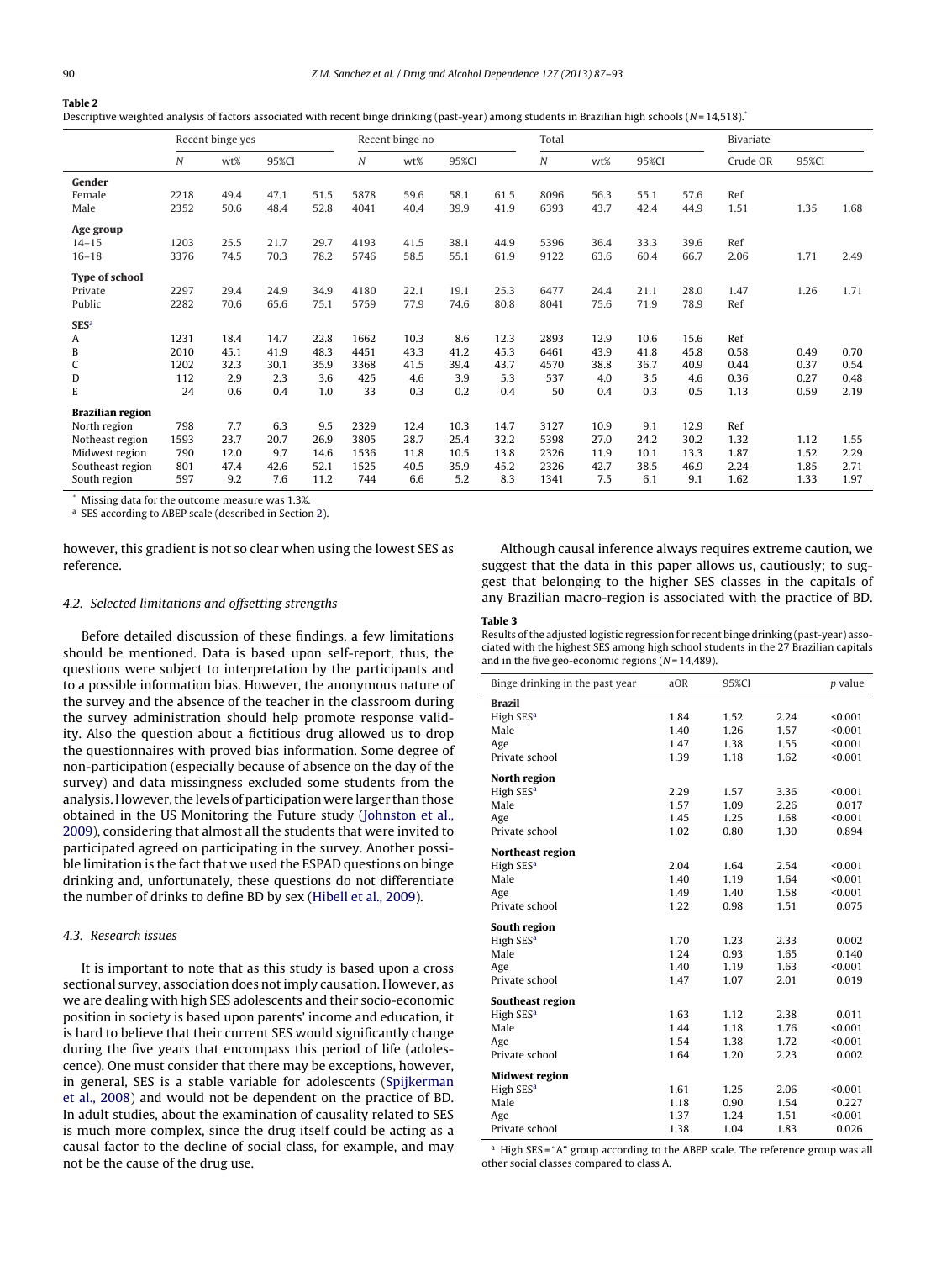#### <span id="page-4-0"></span>**Table 4**

Results of the adjusted logistic regression for recent binge drinking (past-year) associated with four levels of SES among high school students in the 27 Brazilian State Capitals and according to the 5 Brazilian geo-economic region, considering the two extreme classes as reference ( $N = 14,489$ ).

| Binge drinking in the past year | aOR  | 95%CI |      | p value | aOR  | 95%CI |      | <i>p</i> value | N    |
|---------------------------------|------|-------|------|---------|------|-------|------|----------------|------|
| <b>Brazil</b>                   |      |       |      |         |      |       |      |                |      |
| High SES                        | Ref  |       |      |         | 2.79 | 2.18  | 3.58 | < 0.001        | 2934 |
| Medium-high SES                 | 0.59 | 0.48  | 0.71 | < 0.001 | 1.65 | 1.40  | 1.94 | < 0.001        | 6553 |
| Medium-low SES                  | 0.49 | 0.39  | 0.63 | < 0.001 | 1.39 | 1.17  | 1.65 | < 0.001        | 2920 |
| Low SES                         | 0.36 | 0.28  | 0.46 | < 0.001 | Ref  |       |      |                | 2307 |
| North region                    |      |       |      |         |      |       |      |                |      |
| High SES                        | Ref  |       |      |         | 2.73 | 1.52  | 4.91 | 0.001          | 744  |
| Medium-high SES                 | 0.48 | 0.33  | 0.70 | < 0.001 | 1.31 | 0.80  | 2.15 | 0.279          | 1384 |
| Medium-low SES                  | 0.39 | 0.25  | 0.62 | < 0.001 | 1.07 | 0.77  | 1.50 | 0.684          | 637  |
| Low SES                         | 0.37 | 0.20  | 0.65 | 0.001   | Ref  |       |      |                | 407  |
| Northeast region                |      |       |      |         |      |       |      |                |      |
| High SES                        | Ref  |       |      |         | 2.84 | 2.15  | 3.75 | < 0.001        | 921  |
| Medium-high SES                 | 0.52 | 0.41  | 0.65 | < 0.001 | 1.47 | 1.18  | 1.82 | 0.001          | 2036 |
| Medium-low SES                  | 0.51 | 0.38  | 0.66 | < 0.001 | 1.44 | 1.14  | 1.83 | 0.003          | 1227 |
| Low SES                         | 0.35 | 0.27  | 0.46 | < 0.001 | Ref  |       |      |                | 1291 |
| <b>Midwest region</b>           |      |       |      |         |      |       |      |                |      |
| High SES                        | Ref  |       |      |         | 2.89 | 2.01  | 4.15 | < 0.001        | 474  |
| Medium-high SES                 | 0.70 | 0.54  | 0.90 | 0.006   | 2.02 | 1.42  | 2.86 | < 0.001        | 1207 |
| Medium-low SES                  | 0.50 | 0.36  | 0.70 | < 0.001 | 1.46 | 1.00  | 2.12 | 0.050          | 384  |
| Low SES                         | 0.34 | 0.24  | 0.49 | < 0.001 | Ref  |       |      |                | 283  |
| Southeast region                |      |       |      |         |      |       |      |                |      |
| High SES                        | Ref  |       |      |         | 2.34 | 1.39  | 3.94 | 0.002          | 422  |
| Medium-high SES                 | 0.64 | 0.44  | 0.94 | 0.022   | 1.50 | 1.06  | 2.13 | 0.022          | 1174 |
| Medium-low SES                  | 0.58 | 0.36  | 0.92 | 0.022   | 1.35 | 0.93  | 1.96 | 0.112          | 497  |
| Low SES                         | 0.42 | 0.25  | 0.71 | 0.002   | Ref  |       |      |                | 260  |
| South region                    |      |       |      |         |      |       |      |                |      |
| High SES                        | Ref  |       |      |         | 2.08 | 0.97  | 4.46 | 0.059          | 373  |
| Medium-high SES                 | 0.60 | 0.43  | 0.82 | 0.002   | 1.25 | 0.63  | 2.48 | 0.511          | 752  |
| Medium-low SES                  | 0.55 | 0.33  | 0.91 | 0.023   | 1.16 | 0.57  | 2.38 | 0.679          | 175  |
| Low SES                         | 0.48 | 0.22  | 1.02 | 0.059   | Ref  |       |      |                | 66   |

Analysis controlled for age, sex and type of school.

High SES was defined as the "A" at ABEP scale, medium-high SES as the "B" at ABEP scale, medium low SES as the "C1" at the ABEP scale and low SES as the C2, D and E at the ABEP scale.

This association is most evident in the poorest regions (North and Northeast, with GDP per capita of US\$ 6385 and US\$ 4679) than in the richest (Southeast and Midwest, whose GDP per capita is almost double: US\$ 12,732 and US\$ 13,238 respectively, considering a parity of 1.6 Reais to 1 US dollar and data from the IBGE, 2008, 2011). It is noteworthy here that all comparisons of macroeconomic and SES should be taken with caution, due to inequality of income distribution by countries, as suggested by [Ritter](#page-6-0) [and](#page-6-0) [Chalmers](#page-6-0) [\(2011\).](#page-6-0) These researchers have shown evidence of direct association of alcohol consumption and the state of country's economy, suggesting that the pattern of use and daily amount used by a population vary in waves according to macro-economic variations.Certainly, it is hard to define the process of causal relation (if it truly exists). However, we speculate that three main pathways may exist: (1) financial: the richest adolescents have more pocket money to spend in nightclubs, pubs and parties to purchase drinks and/or (2) socio-cultural: there could be family factors that distinguish parental monitoring and rules in families with higher income versus families with lower income levels, and/or  $(3)$  behavioral: the feeling of omnipotence against the risk of intoxication and feeling of superiority derived from the emotional weight of being rich in a mostly low to middle income country.

Regarding financial issues, what could explain the increased risk of BD among those with SES in the poorest regions would be the question of parity of purchasing power. In the poorest regions, a person in a high SES class has greater purchasing power than a person with the same income (and also classified as high SES) living in the richest region, for example, which indirectly makes them even richer compared to the rest of the population living in that specific region. This is consistent with [Bellis](#page-5-0) et [al.](#page-5-0) [\(2007\)](#page-5-0) findings, among British adolescents: adolescents with more spending money were more likely to drink frequently, binge drink and to drink in public, as well as in a study of [Martin](#page-6-0) et [al.](#page-6-0) [\(2009\)](#page-6-0) in the US, that found that college students with lower levels of spending money had lower levels of drinking and getting drunk.

It is noticeable that the high SES group is the only one that always presents itself at a greater risk than any other SES group, suggesting that the increased pocket money is not the only thing behind this association (otherwise, when we take the lowest class as reference, the gradient should be kept in all regions of Brazil), but there should be other socio-cultural and behavioral aspects that are shared by the wealthy class such as weaker parental supervision or felling of omnipotence or intangibility.

In the same direction, two Finnish studies, have discussed the issue of pocket money and suggested that the availability of money is at least to some degree related to parent's affluence and have a clear relationship with drunkenness among adolescents [\(Kouvonen](#page-6-0) [and](#page-6-0) [Lintonen,](#page-6-0) [2002;](#page-6-0) [Lintonen](#page-6-0) et [al.,](#page-6-0) [2000\).](#page-6-0) However, the relationship between SES and drunkenness among adolescents is not so clear in 27 other countries analyzed by the Health Behavior in School-aged Children study (HBSC). In this comparative study, in less than 20% of European countries there was evidence of increased risk associated with the higher classes. According to the authors, the regional differences of the association between SES and alcohol drunkenness depend on the alcohol culture of each country [\(Richter](#page-6-0) et [al.,](#page-6-0) [2006\),](#page-6-0) which points to the need for this analysis for each individual country and highlights the relevance of the present study. [Goodman](#page-6-0) [and](#page-6-0) [Huang](#page-6-0) [\(2002\)](#page-6-0) offer a provocative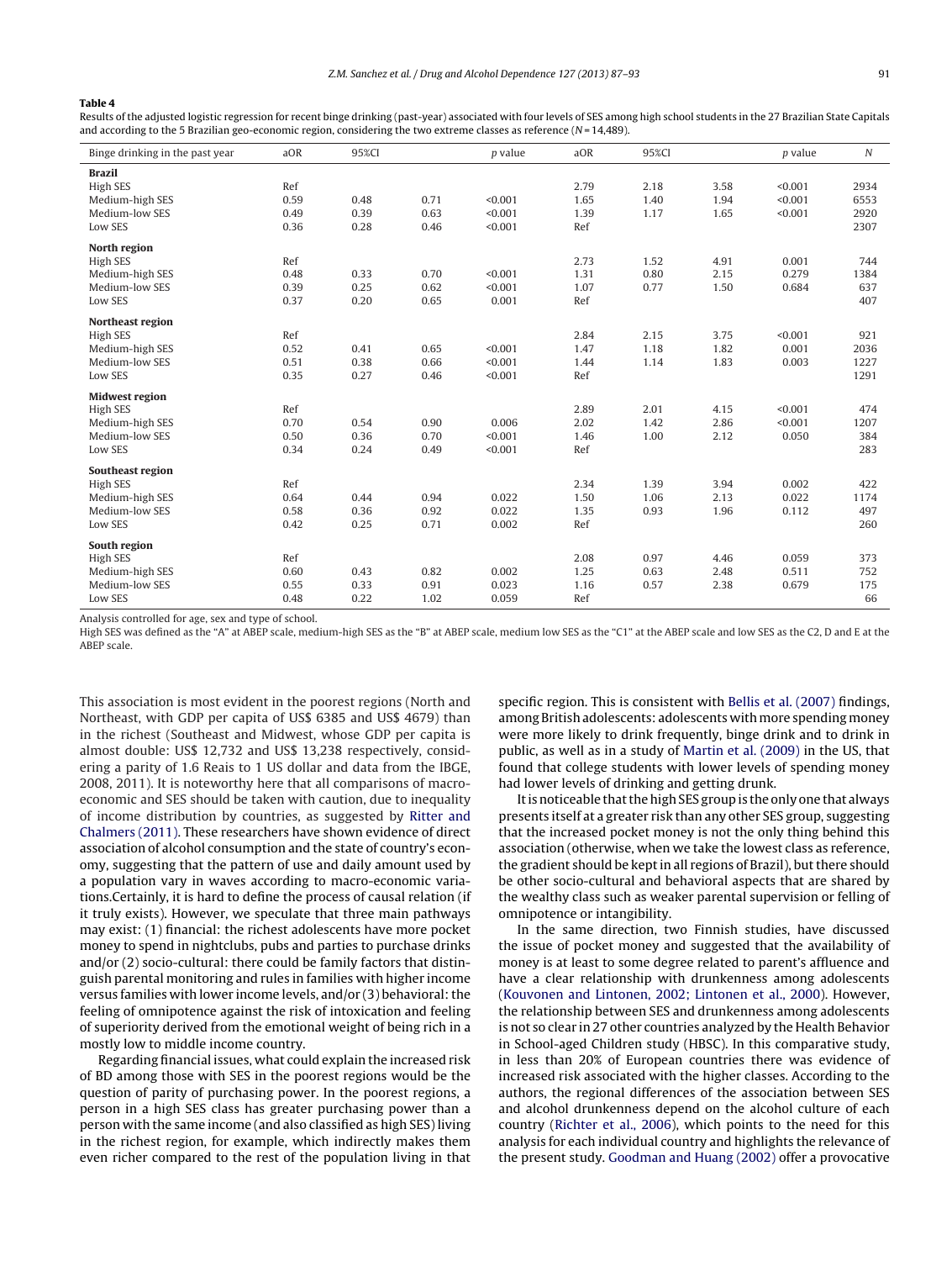<span id="page-5-0"></span>hypothesis that a SES gradient in health behavior is well established, with higher SES linked to better health. To the extent that BD is a manifestation of unhealthy behavior, the evidence from Brazil seems to contradict this hypothesis and goes deeply against the assertion that the SES gradient and health behavior is very well established.

Similar to what was found in Brazil, in a cohort study of adolescents in the United Kingdom, alcohol drinking was more common in young people from higher-income households but less common when the adolescents had a mother with a higher level of education as compared to having a mother with lower level of education. According to the authors, on one hand higher family income might increase the availability of alcohol in the family, on the other hand mothers with higher educational attainment might encourage more healthy behaviors in their children, including reduced alcohol use [\(Melotti](#page-6-0) et [al.,](#page-6-0) [2011\).](#page-6-0) This could not be tested in our study since we did not collect data on maternal education (only the educational level of the head of the household, who could be either the mother or the father, according to the perception of the adolescent).

Analysis of the "Behavioral Risk Factor Surveillance System" (BRFSS) survey for the general US population aged 18 and older showed that binge drinking is more common among young adults (18–24 years) than among older adults. Different from Brazil, in the US the highest frequency and intensity of binge drinking by household income was reported by those with households incomes <\$25,000 (5.0 episodes per month and 8.5 drinks on occasion, respectively; CDC, 2009). According to data from the Monitoring the Future Survey (MTF), the same is true for US high school students. Although the MTF study does not include questions about family income, the researchers estimate students' SES by their parents' education level. Results from the 2010 MTF show that 10th grade high school students that have parents with the lowest education levels were two times more likely to have engaged in binge drinking in the past 15 days than students that have parents with the highest education level (23% versus 13%; [Johnston](#page-6-0) et [al.,](#page-6-0) [2011\).](#page-6-0)

Nevertheless, the association of binge drinking with SES is still contradictory. For instance, in Sweden, there is some evidence that SES is not associated with binge drinking among women. Abstainers had lower levels of education but binge drinkers did not differ in terms of social situation, mental or physical health, compared with other drinkers ([Rundberg](#page-6-0) et [al.,](#page-6-0) [2008\).](#page-6-0)

The data presented in this article shows does not support the role of poverty as a risk factor for alcohol abuse and binge drinking among adolescents [\(Guilamo-Ramos](#page-6-0) et [al.,](#page-6-0) [2005;](#page-6-0) [Helasoja](#page-6-0) et [al.,](#page-6-0) [2007\).](#page-6-0) It is important to note that it could be that high levels of binge drinking are common amongst high SES adolescents due to greater availability of pocket money however high illegal substance use could be common amongst lower SES adolescents if the prices of certain illicit substances are equivalent or cheaper than that of alcohol. We believe there is a need of future studies that investigate the association between SES and other drug use in Brazil (e.g., in household populations, among young adults) as well as in other developing countries to look for possible differences according to the price and availability of drugs.

In this field of research that shows controversial results about association of higher SES or income inequality on adolescent drinking, the fact that this analysis fails to explain why this phenomenon occurs does not invalidate the inverse gradient found in the relationship between binge drinking and SES, but points to the need of more probing research, with a mixed methods approach combining quantitative survey analysis with qualitative interviewing and social network analysis can help clarify the dynamic processes that produce the observed SES gradient ([Tashakkori](#page-6-0) [and](#page-6-0) [Teddlie,](#page-6-0) [2010\).](#page-6-0)

#### 44 Conclusions

In summary, we set out to discover whether there would be a gradient of association of SES and BD among high school students in Brazil. However, contrary to what has been observed in developed countries, students living in Brazilian capitals may be at an increased risk of BD when they belong to the highest socioeconomic status in all regions. This association is stronger in the poorest regions of the country and a clear inverse OR gradient was detected. Older boys in private schools are in more risk for this behavior. Aspects of the local alcohol culture and weight to be rich in a highly unequal country may be influencing this result. Adolescents in other emerging economies might have the same association between high SES and BD.

#### **Role of funding source**

Funding for this study was provided by the SENAD (National Secretariat for Drug Policies) of the Brazilian Federal Government and FAPESP (post doctoral fellowship for Dr. Sanchez). SENAD and FAPESP have no further role in study design, the collection, analysis and interpretation of data, the writing of the report or in the decision to submit the paper for publication. Dr. Martins receives research support from the US National Institutes of Health – NIDA grant DA023434 and NICHD grant HD060072.

#### **Contributors**

Zila M. Sanchez wrote the first draft of the manuscript and did all the statistical analyses. Danilo P. Locatelli managed the literature review and contributed to the introduction and discussion section. Ana R. Noto revised the manuscript to improve contents. Silvia S. Martins supervised the analyzes and all the writing process.

# **Conflict of interest**

The authors declare that there are no conflicts of interest.

# **Acknowledgements**

We thank the SENAD for funding the National Survey on Drug Use among middle and high school students and Dr. EA Carlini, director of CEBRID and the CEBRID team.

### **References**

- ABEP, 2008. Critério de Classificação Econômica Brasil [Internet]. Associação Brasileira de Empresas de Pesquisa. Available from: [www.abeporg/](http://www.abeporg/codigosguias/Criterio_Brasil_2008.pdf) [codigosguias/Criterio](http://www.abeporg/codigosguias/Criterio_Brasil_2008.pdf) Brasil 2008.pdf.
- Baumann, M., Spitz, E., Guillemin, F., Ravaud, J.F., Choquet, M., Falissard, B., Chau, N., 2007. Associations of social and material deprivation with tobacco, alcohol, and psychotropic drug use, and gender: a population-based study. Int. J. Health Geogr. 6, 50.
- Bellis, M.A., Hughes, K., Morleo, M., Tocque, K., Hughes, S., Allen, T., Harrison, D., Fe-Rodriguez, E., 2007. Predictors of risky alcohol consumption in schoolchildren and their implications for preventing alcohol-related harm. Subst. Abuse Treat. Prev. Policy 2, 15.
- CDC, 2009. Sociodemographicdifferences inbingedrinking among adults—14 States, 2004. MMWR 58, 301–304.
- Chersich, M.F., Luchters, S.M., Malonza, I.M., Mwarogo, P., King'ola, N., Temmerman, M., 2007. Heavy episodic drinking among Kenyan female sex workers is associated with unsafe sex, sexual violence and sexually transmitted infections. Int. J. STD AIDS 18, 764–769.
- CIA, 2011. The Word Factbook 2011. Washington. [https://www.cia.gov/library/](https://www.cia.gov/library/publications/the-world-factbook/rankorder/2172rank.html) [publications/the-world-factbook/rankorder/2172rank.html.](https://www.cia.gov/library/publications/the-world-factbook/rankorder/2172rank.html)
- Dietze, P.M., Jolley, D.J., Chikritzhs, T.N., Clemens, S., Catalano, P., Stockwell, T., 2009. Income inequality and alcohol attributable harm in Australia. BMC Public Health 9, 70.
- Elgar, F.J., Roberts, C., Parry-Langdon, N., Boyce, W., 2005. Income inequality and alcohol use: a multilevel analysis of drinking and drunkenness in adolescents in 34 countries. Eur. J. Public Health 15, 245–250.